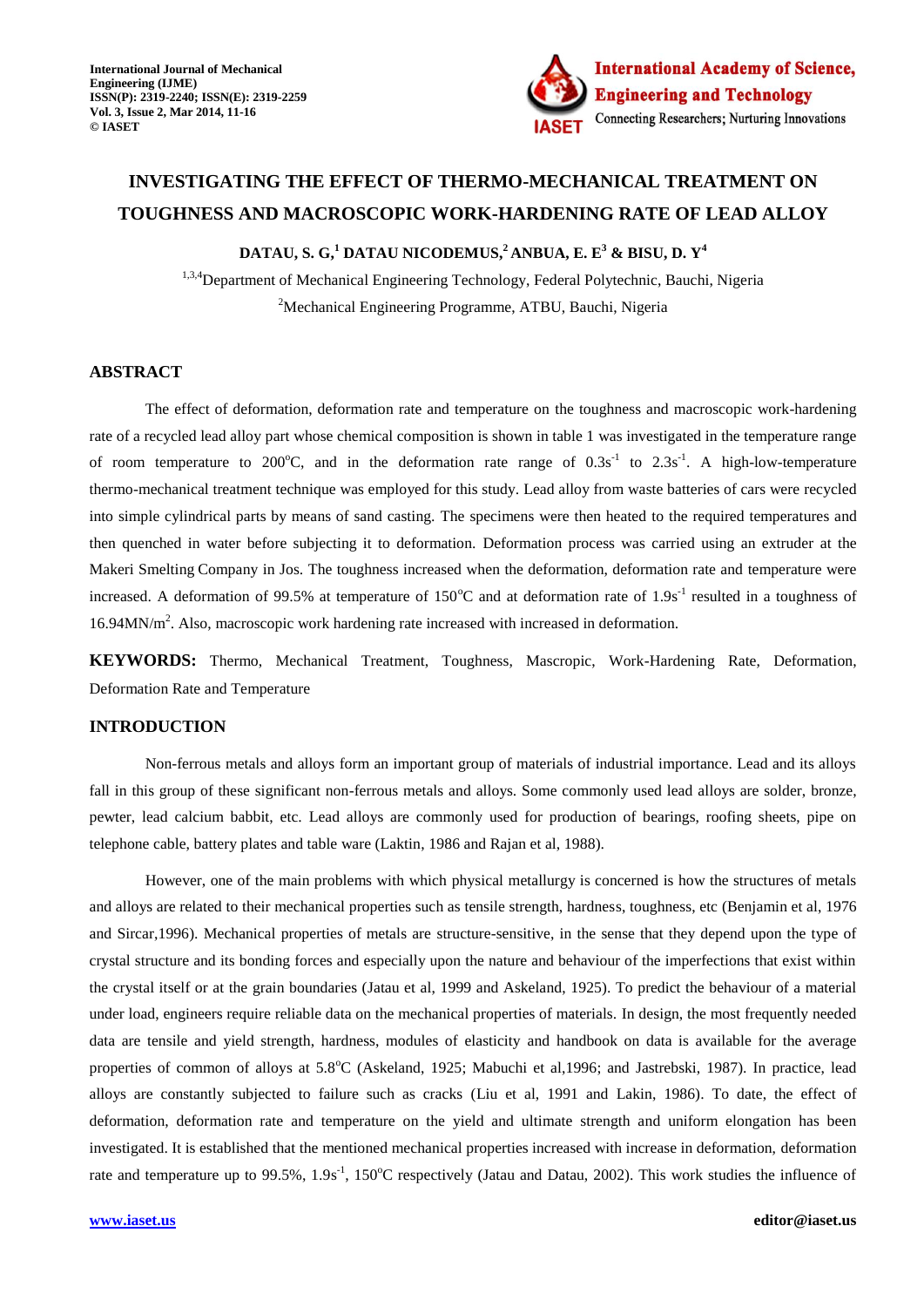deformation; deformation rate and temperature on toughness and macroscopic work-hardening rate of lead alloy to ascertain its use as structural component in service where it constantly subjected to twist, repeated loading. high temperature performance e.g. shafts, spring, gasket, etc.

## **MATERIALS AND METHOD**

### **Materials/Equipments**

Lead alloy scraps (sourced locally from waste vehicle batteries); Crucible container; open- hearth furnace; charcoal; compressed air; a temperature probe, copper element, chemical composition analyzer, cylindrical pipe, lathe machine, venier calliper and extruder.

## **Method**

The lead alloy scrap was sourced locally from waste batteries of vehicles. It was prepared and arranged in a crucible which was then placed in the open-hearth furnace for melting. The open-heart furnace was lighted and compressed air was used to blow the charcoal. Care was taken to ensure that melting temperature was attained and a temperature probe was used to ascertain this. When the scrap of the lead alloy was fully melted to its molten state, it was poured into the already prepared mould, cylindrical in shape and allowed to cool. A sample for chemical analysis was taken and the chemical composition of the lead alloy was verified at Geology laboratory in Abubakar Tafawa Balewa University, Bauchi. The result of the chemical analysis is as shown in table 1. A high-low-temperature thermo-mechanical treatment process used for non-ferrous metals was employed for this study. This kind of treatment involves quenching the heated specimen of a given metal alloy from the temperature above its recrystallization temperature (i.e. deformation temperature), followed by cold deformation (i.e. deformation below the recrystllization temperature of the specimen) and ageing (Novikov, 1978 and Askeland,).

Six (6) as-cast specimen of the lead alloy of size 86.9mm in diameter and 100mm in length were cut. Each specimen was heated to the following temperatures -  $100^{\circ}$ C,  $150^{\circ}$ C and  $200^{\circ}$ C respectively using a metallurgical furnace of capacity of 1400<sup>o</sup>C. First the one of the specimen was heated to 100<sup>o</sup>C at the heating rate of 50<sup>o</sup>C per hour, and on attaining the set temperature, it was soaked at this temperature for 1 hour to allow the specimen to assume a single-phase structure. Then the specimen was removed from the furnace and quenched in water. The specimen was then extruded to a size 9.65mm in diameter at a speed of deformation of 3mms<sup>-1</sup>. Tensile test was carried out on the specimen at the national metallurgical development centre, Jos to determine the ultimate strength and the percentage elongation of the treated specimen. This procedure was repeated for this specimen but at the following speed of deformation-0.7mms<sup>-1</sup>, 1.1mms<sup>-1</sup>, 1.5mms<sup>-1</sup>, 1.9mms-1 and 2.3mms-1; and other die sizes of 6.35mm and 5.35mm. The process was repeated for the as-cast specimen (i.e. control specimen) and those specimens treated at  $150^{\circ}$ C and  $200^{\circ}$ C. After the tensile test of the extruded alloy, toughness and macroscopic work-hardening rate were determined from ultimate strength, and uniform elongation; and true stress and strains. In other words, toughness,  $U_T$  was determined from a correlation proposed by Johnson and Meltor in 1973 (Askeland, 1925). It is as presented below:

$$
U_T = \partial^* \sigma_{UTS} \tag{1}
$$

Where:  $\sigma_{UTS}$  = the ultimate strength,  $\partial$  = either is uniform elongation or elongation at fracture.

Macroscopic work hardening rate HR was determined using a formula proposed by Tempus Calles and Scharf in 1991(Benjamin et al, 1987). It is as presented below: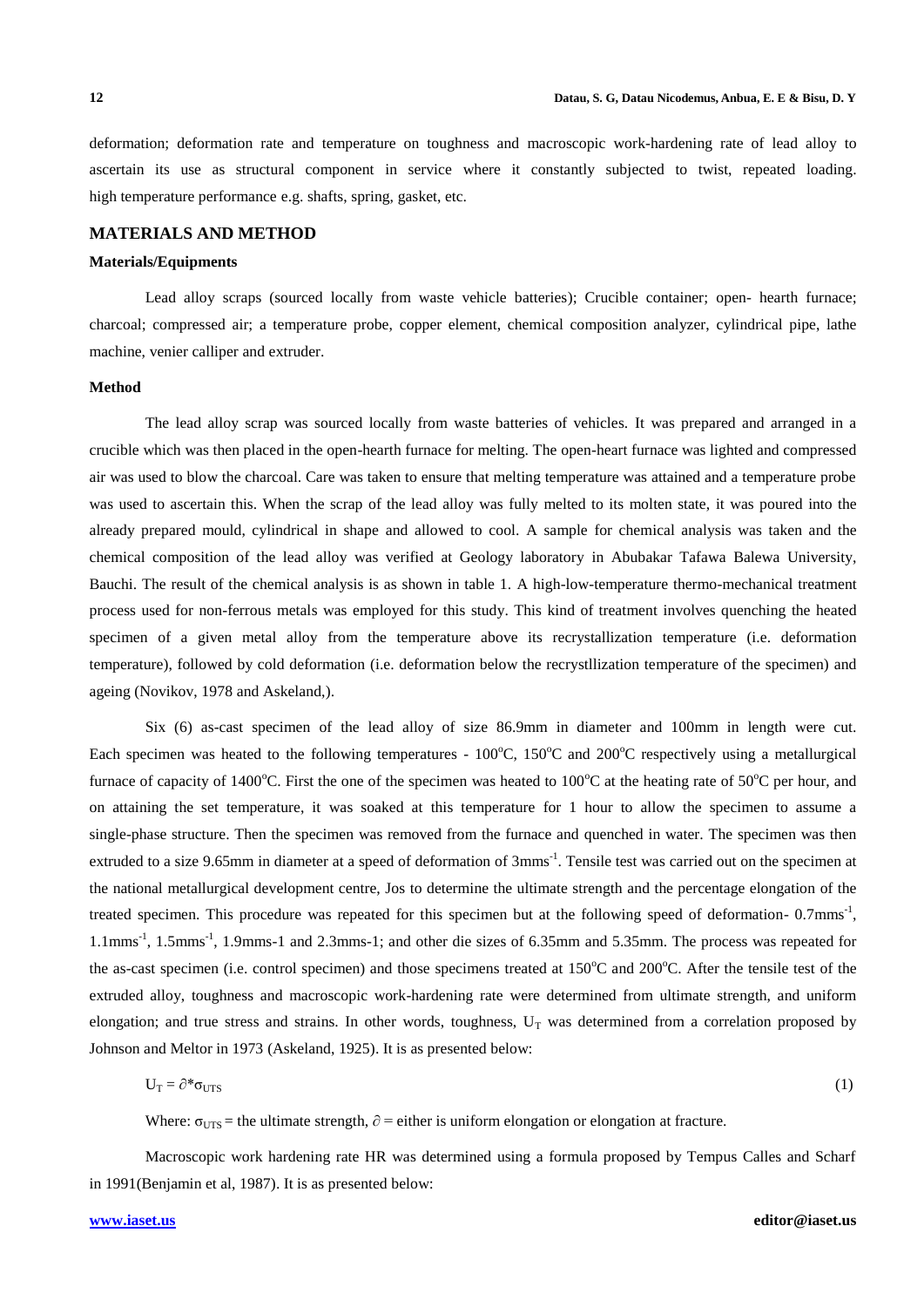**Investigating the Effect of Thermo-Mechanical Treatment on Toughness and 13 Macroscopic Work-Hardening Rate of Lead Alloy** 

$$
HR = \frac{\sigma_2 - \sigma_1}{E_2 - E_2}.
$$
 (2)

Where:  $\sigma_2$  and  $\sigma_1$  are stresses as at strains  $\varepsilon_2$  and  $\varepsilon_1$ .

# **RESULTS AND DISCUSSIONS**

#### **Results**

The results of the experiment carried out on the recycled lead alloy are shown in tables 1, 2, 3, 4, and 5. Table 1 is the result of the chemical analysis carried out on the recycled lead alloy to determine it chemical composition and percentage (%) concentration of each element in the alloy. Tables 2, 3, 4, and 5 are the results showing the toughness and macroscopic work hardening rate of the treated specimens.

# **DISCUSSION OF THE RESULTS**

## **Effect of Deformation**

Toughness shows positive dependence on deformation. From table 2, for an increase in the deformation from 98.8% to 99.5%, at room temperature and stain rate of  $1.1x10^{-1}s^{-1}$ , the toughness increases from 7.67MN/m<sup>2</sup> to 8.66MN/m<sup>2</sup>. Though at a deformation of 99.7% for the same temperature and strain rate, the toughness is 6.24MN/m<sup>2</sup>. Similar observations are made for the other temperature and strain rates as shown in tables 2, 4 and 5 or Figure 1. Also the macroscopic work hardening depends on deformation. From tables 2, it is observed that for deformation of 98.8%, 99.5% and 99.7% for strain rate of  $0.3x10^{-1}S^{-1}$ , the macroscopic work hardening rate are 107.69MN/m<sup>2</sup>, 282MN/m<sup>2</sup> and  $285MN/m<sup>2</sup>$  respectively. This increase in macroscopic work hardening rate even at high amount of deformation may be as a result of increase in the dislocation density.

## **Effect of Strain Rate**

Again from table 2, for increase in strain rate from  $0.3x10^{-1}S^{-1}$  for a deformation of 98.8%, the toughness increased. For example, at strain rates of  $0.3 \times 10^{-1}$ S<sup>-1</sup>,  $0.7 \times 10^{-1}$ S<sup>-1</sup>, and  $1.1 \times 10^{-1}$ S<sup>-1</sup>, the toughness are 4.45MN/m<sup>2</sup>, 6.40MN/m<sup>2</sup> and 6.67MN/m<sup>2</sup> respectively. Though at a strain rate of  $2.3 \times 10^{-1}$ S<sup>-1</sup>, the toughness is 7.38MN/m<sup>2</sup>. This decrease in toughness shows that at high strain rate, recovery, which is as a result of softening due to re-crystallization, may take place. Results of table 3,4 and 5 shows similar behaviours. In like manner, macroscopic work hardening rate at room temperature decreases with increase in strain rate.

## **Effect of Temperature**

Tables 2, 3, 4 and 5 and Figure 1, show that toughness increases with increase in temperature, although at temperature of  $2000^{\circ}$ C, toughness decreased in toughness. It can be inferred from this result that at high temperature, softening due to dynamic recovery or recrystallization might have occurred; which in turn reduces the dislocation density, hence decrease in toughness. It is also observed that for specimen subjected to deformation of 98.8%, macroscopic work hardening rate. H.R. increases with increase in temperature. For instance, for increase in temperature from room temperature to 100°C, at strain rate of  $0.3x10^{-1}S^{-1}$ , the macroscopic work hardening rate increases from 107.69MN/m<sup>2</sup> to 114.2MN/m<sup>2</sup>. Similar observations were noted for temperature of 150°C and 200°C. However, for specimen subjected to 99.5%, macroscopic work hardening rate decreased from  $282MN/m<sup>2</sup>$  to  $125MN/m<sup>2</sup>$  for an increase in temperature from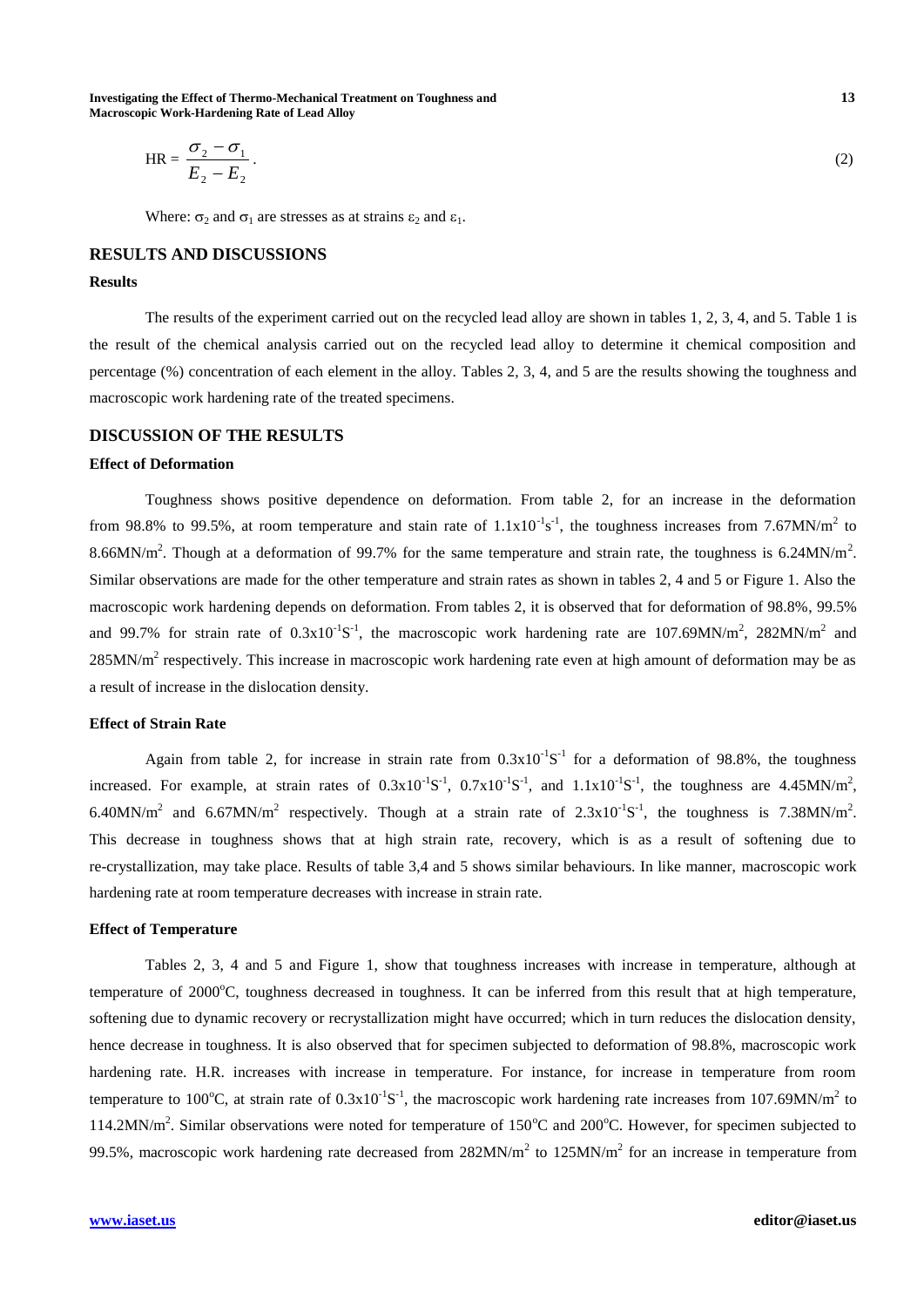room temperature to 100<sup>o</sup>C at strain rate of  $0.3x10^{-1}S^{-1}$ . It can be inferred from this results that at high temperature, softening due to dynamic recovery or recrystallization occurs.

# **CONCLUSIONS**

Although increasing deformation rate and temperature increases the toughness of the alloy considered, the extent to which each of these factors affects the mechanical property differs. It is also observed that macroscopic work hardening rate increases with increase in deformation. For deformations of 98.8%, 99.5% and 99.7% for strain rate of  $0.3 \times 10^{-1}$ S<sup>-1</sup>, the macroscopic work hardening rates are 107.6MN/m<sup>2</sup>, 282MN/m<sup>2</sup> and 285.7MN/m<sup>2</sup> respectively. In like manner, toughness increases with increase in temperature. This shows that to achieve improved mechanical properties of the lead alloy deformation, deformation rate and temperature can be varied.

| <b>Elements</b>        | Zn     | Mn    |       |       |       | Pl    |       |       | Ni   |       |
|------------------------|--------|-------|-------|-------|-------|-------|-------|-------|------|-------|
| Concentration $(mg/l)$ | ل که ۱ | 0.03  | 0.05  | 0.06  | 0.01  | 907.5 | 12.66 | 0.16  | 0.30 | 0.37  |
| Weight percentage (%)  | 0.12   | 0.003 | 0.005 | 0.006 | 0.001 | 90.75 | 1.266 | 0.016 | 0.03 | 0.037 |

**Table 1: Chemical Composition (Wt%) of the Lead Alloy**

|  |  |  | Table 2: Toughness and Macroscopic Work Hardening Rate at Temperature = Room Temperature |  |
|--|--|--|------------------------------------------------------------------------------------------|--|
|  |  |  |                                                                                          |  |

| <b>Specimen</b><br><b>Strain</b> |                      |                      | <b>Specimen</b>      |                      | <b>Specimen</b>           |                      |  |
|----------------------------------|----------------------|----------------------|----------------------|----------------------|---------------------------|----------------------|--|
| Rate $S-1$                       |                      | $Size = 9.65mm$      | $Size = 6.35mm$      |                      | $Size = 5.35mm$           |                      |  |
| $x10^{-1}$                       | $U_T$                | H.R                  | $U_T$                | H.R                  | $\mathbf{U}_{\mathbf{T}}$ | H.R                  |  |
|                                  | (MN/m <sup>2</sup> ) | (MN/m <sup>2</sup> ) | (MN/m <sup>2</sup> ) | (MN/m <sup>2</sup> ) | (MN/m <sup>2</sup> )      | (MN/m <sup>2</sup> ) |  |
| 0.3                              | 4.45                 | 107.69               | 4.42                 | 282.00               | 3.58                      | 285.7                |  |
| 0.7                              | 6.40                 | 86.44                | 6.60                 | 126.15               | 5.26                      | 147.1                |  |
| 1.1                              | 7.67                 | 62.86                | 8.66                 | 140.26               | 6.24                      | 347.1                |  |
| 1.5                              | 8.68                 | 62.22                | 9.66                 | 120.00               | 6.87                      | 333.3                |  |
| 1.9                              | 9.55                 | 94.40                | 10.76                | 170.00               | 7.56                      | 150.0                |  |
| 2.3                              | 7.38                 | 87.78                | 10.11                | 88.20                | 7.77                      | 200.0                |  |

|  | Table 3: Toughness and Macroscopic Work Hardening Rate at Temperature = $100^{\circ}$ C |  |  |  |
|--|-----------------------------------------------------------------------------------------|--|--|--|
|  |                                                                                         |  |  |  |

| <b>Strain</b>       | <b>Specimen</b>           |                      | <b>Specimen</b>           |                      | <b>Specimen</b>      |                      |  |
|---------------------|---------------------------|----------------------|---------------------------|----------------------|----------------------|----------------------|--|
| Rate $S-1$          | $Size = 9.65mm$           |                      | $Size = 6.35mm$           |                      | $Size = 5.35mm$      |                      |  |
| $\mathbf{X}10^{-1}$ | $\mathbf{U}_{\mathbf{T}}$ | H.R                  | $\mathbf{U}_{\mathbf{T}}$ | H.R                  | $\mathbf{U_{T}}$     | H.R                  |  |
|                     | (MN/m <sup>2</sup> )      | (MN/m <sup>2</sup> ) | (MN/m <sup>2</sup> )      | (MN/m <sup>2</sup> ) | (MN/m <sup>2</sup> ) | (MN/m <sup>2</sup> ) |  |
| 0.3                 | 4.92                      | 114.2                | 4.45                      | 126.0                | 3.60                 | 230.0                |  |
| 0.7                 | 7.31                      | 244.4                | 7.62                      | 126.0                | 5.26                 | 506.3                |  |
| 1.1                 | 8.74                      | 266.7                | 9.56                      | 128.7                | 6.77                 | 287.0                |  |
| 1.5                 | 10.98                     | 376.5                | 11.94                     | 134.6                | 7.85                 | 198.7                |  |
| 1.9                 | 12.19                     | 391.7                | 13.48                     | 164.4                | 8.44                 | 546.7                |  |
| 2.3                 | 9.12                      | 338.4                | 13.52                     | 230.8                | 8.76                 | 273.0                |  |

**Table 4: Toughness and Macroscopic Work Hardening Rate at Temperature = 150<sup>o</sup>C**

| <b>Strain</b><br>Rate $S-1$ | <b>Specimen</b><br>$Size = 9.65$ mm      |                             | <b>Specimen</b><br>$Size = 6.35mm$       |                             | <b>Specimen</b><br>$Size = 5.35mm$                |                             |  |
|-----------------------------|------------------------------------------|-----------------------------|------------------------------------------|-----------------------------|---------------------------------------------------|-----------------------------|--|
| $x10^{-1}$                  | $\mathbf{U_{T}}$<br>(MN/m <sup>2</sup> ) | H.R<br>(MN/m <sup>2</sup> ) | $\mathbf{U_{T}}$<br>(MN/m <sup>2</sup> ) | H.R<br>(MN/m <sup>2</sup> ) | $\mathbf{U}_{\mathbf{T}}$<br>(MN/m <sup>2</sup> ) | H.R<br>(MN/m <sup>2</sup> ) |  |
| 0.3                         | 5.38                                     | 157.5                       | 4.48                                     | 126.4                       | 3.10                                              | 205.5                       |  |
| 0.7                         | 8.96                                     | 171.4                       | 8.21                                     | 126.0                       | 5.76                                              | 409.0                       |  |
| 1.1                         | 11.50                                    | 320.0                       | 11.18                                    | 127.6                       | 7.14                                              | 278.8                       |  |
| 1.5                         | 13.36                                    | 494.0                       | 13.97                                    | 127.7                       | 8.66                                              | 111.8                       |  |
| 1.9                         | 15.34                                    | 440.0                       | 16.94                                    | 164.2                       | 9.36                                              | 116.4                       |  |
| 2.3                         | 15.40                                    | 357.0                       | 17.57                                    | 136.4                       | 8.93                                              | 80.0                        |  |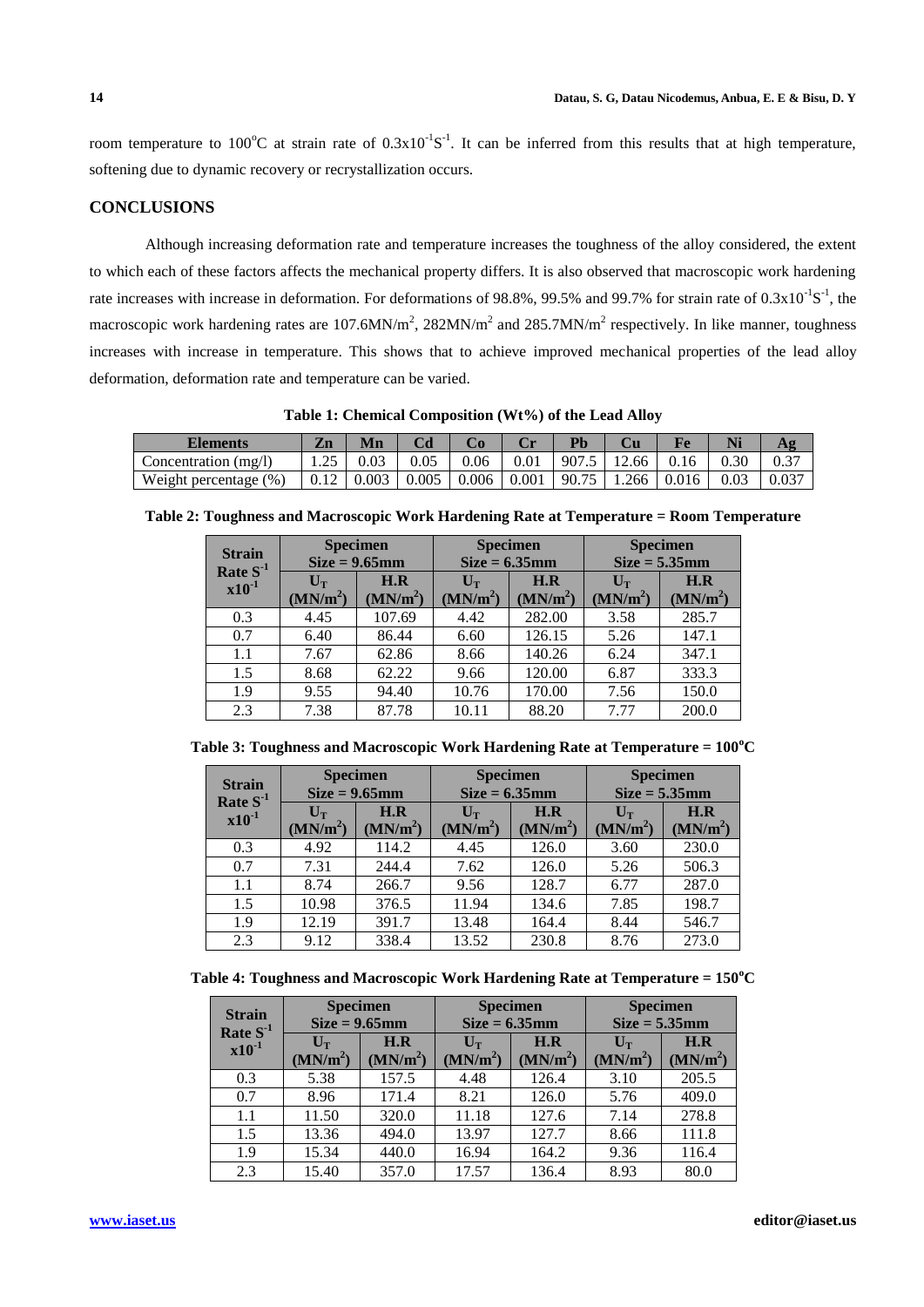**Investigating the Effect of Thermo-Mechanical Treatment on Toughness and 15 Macroscopic Work-Hardening Rate of Lead Alloy** 

| <b>Specimen</b><br><b>Strain</b><br>$Size = 9.65mm$<br>Rate $S-1$ |                                          |                             | <b>Specimen</b><br>$Size = 6.35mm$       | <b>Specimen</b><br>$Size = 5.35mm$ |                                          |                             |
|-------------------------------------------------------------------|------------------------------------------|-----------------------------|------------------------------------------|------------------------------------|------------------------------------------|-----------------------------|
| $x10^{-1}$                                                        | $\mathbf{U_{T}}$<br>(MN/m <sup>2</sup> ) | H.R<br>(MN/m <sup>2</sup> ) | $\mathbf{U_{T}}$<br>(MN/m <sup>2</sup> ) | H.R<br>(MN/m <sup>2</sup> )        | $\mathbf{U_{T}}$<br>(MN/m <sup>2</sup> ) | H.R<br>(MN/m <sup>2</sup> ) |
| 0.3                                                               | 2.90                                     | 226.4                       | 3.00                                     | 227.3                              | 2.97                                     | 374.6                       |
| 0.7                                                               | 4.94                                     | 224.6                       | 4.66                                     | 219.3                              | 4.45                                     | 409.1                       |
| 1.1                                                               | 7.23                                     | 192.3                       | 7.76                                     | 226.5                              | 5.51                                     | 278.1                       |
| 1.5                                                               | 9.36                                     | 147.7                       | 9.42                                     | 175.7                              | 6.62                                     | 260.0                       |
| 1.9                                                               | 10.67                                    | 105.7                       | 11.27                                    | 148.9                              | 7.28                                     | 258.9                       |
| 2.3                                                               | 11.16                                    | 172.6                       | 11.57                                    | 216.0                              | 7.00                                     | 115.0                       |

**Table 5: Toughness and Macroscopic Work Hardening Rate at Temperature = 200<sup>o</sup>C**



**Figure 1: Toughness versus Strain Rate at Different Temperatures and Deformation**



**Figure 2: Macroscopic Work-Hardening Rate versus Strain Rate**